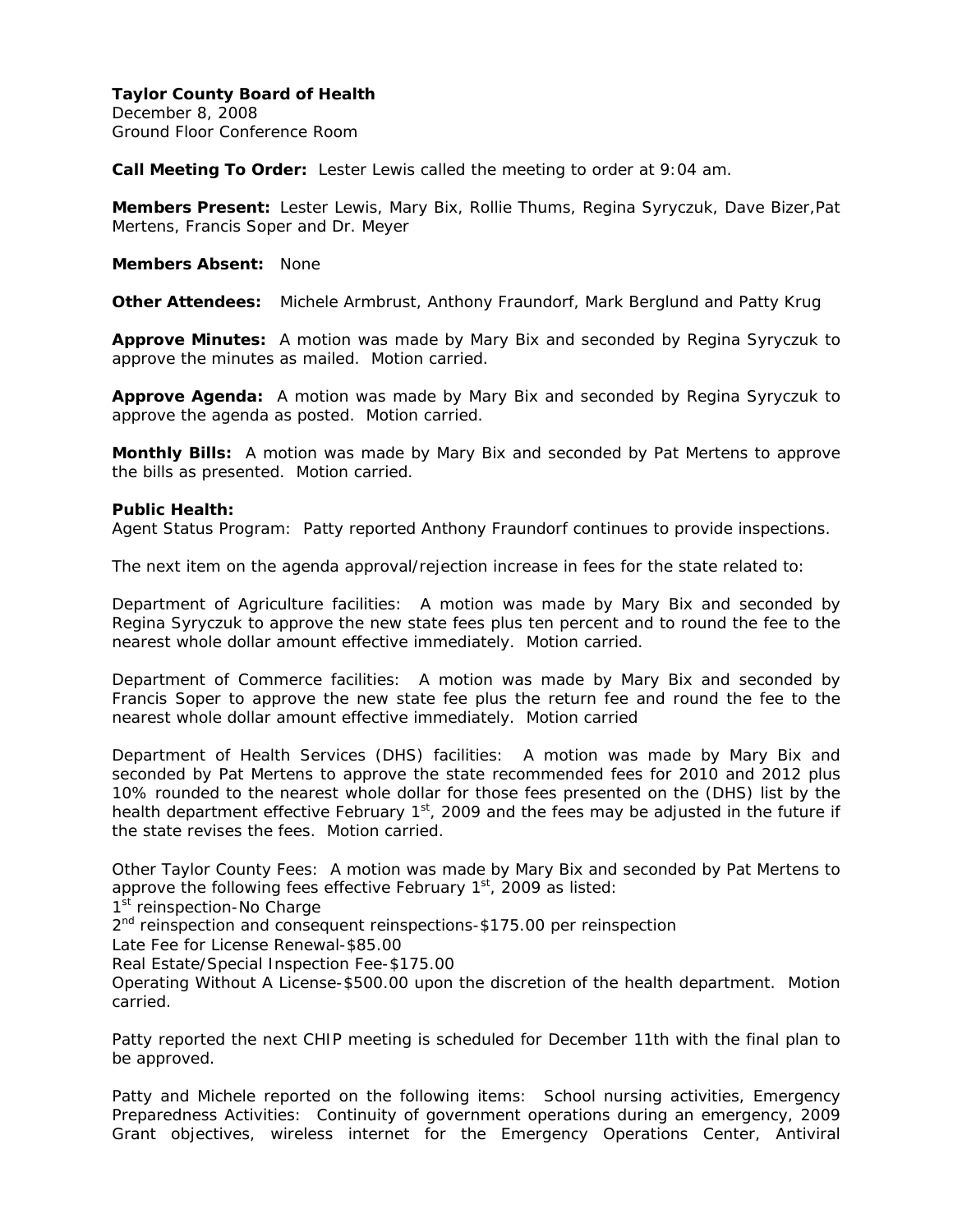Distribution Planning training for long term care facilities, school pandemic county plan, and a county wide pandemic influenza committee formation.

Immunizations: Flu vaccination clinics, senior health fair, purchasing of excess flu vaccine by local provider, billing for vaccines and planning for number of doses for next year.

Tobacco: 2009 grant objectives related to tobacco objectives and Smokefree Air initiatives, \$20,000 dollar grant for next year but must form a multicounty jurisdictional tobacco coalition, presentation of flyers to be mailed in the Star News Shopper related to opinions on Smokefree Air initiatives for Taylor County, Great American Smokeout promotion, and working with the UW Extension 4H agent with the Alcohol and Other Drug Abuse (AODA) committee in the future.

Maternal Child Health: Ages and Stages sponsored training for community partners, Birth to 3 screening at Sandbox, Cribs for Kids, fluoride varnish scheduled for Medford and Stetsonville schools and dental clinic issues.

Wisconsin Well Woman Program (WWWP): There is a change in the program requiring the agency to enter clients into a computer database for enrollment.

WIC: The new format is motivational counseling and requires clients to set nutritional goals for their next visit. Patty reviewed breastfeeding pumps issues for Badgercare Plus clients and vendors and Hispanic WIC day.

Other issues included LEAPNOW (Linking Education and Public Health, Northern Region) initiative Michele is working with at this time, Accreditation Project, Medical College of Wisconsin grant application, Taylor County Employee Wellness activities, participation in the Caregiver Fair and dates for the state WPHA/WALHDAB's meeting in May at Appleton.

**Review of Human Health Hazard Investigations:** Patty reported an update on complaints currently open at this time.

**Communicable Disease Investigations:** Patty and Michele reported the agency has completed investigations related to sti's, lymes disease, ehrlichiosis, enteric and animal bites.

**Correspondence:** Patty provided committee members with the NALBOH newsletter.

#### **Reports on Meetings Attended by Committee:** None

**Next Committee Meeting:** The next meeting of the Taylor County Board of Health Committee will be Monday, January 5, 2009 at 9 AM.

**Adjournment:** With no further business, Mary Bix moved to adjourn the meeting; Dave Bizer seconded. All Ayes. The meeting was adjourned at 10:24 AM.

Respectively submitted,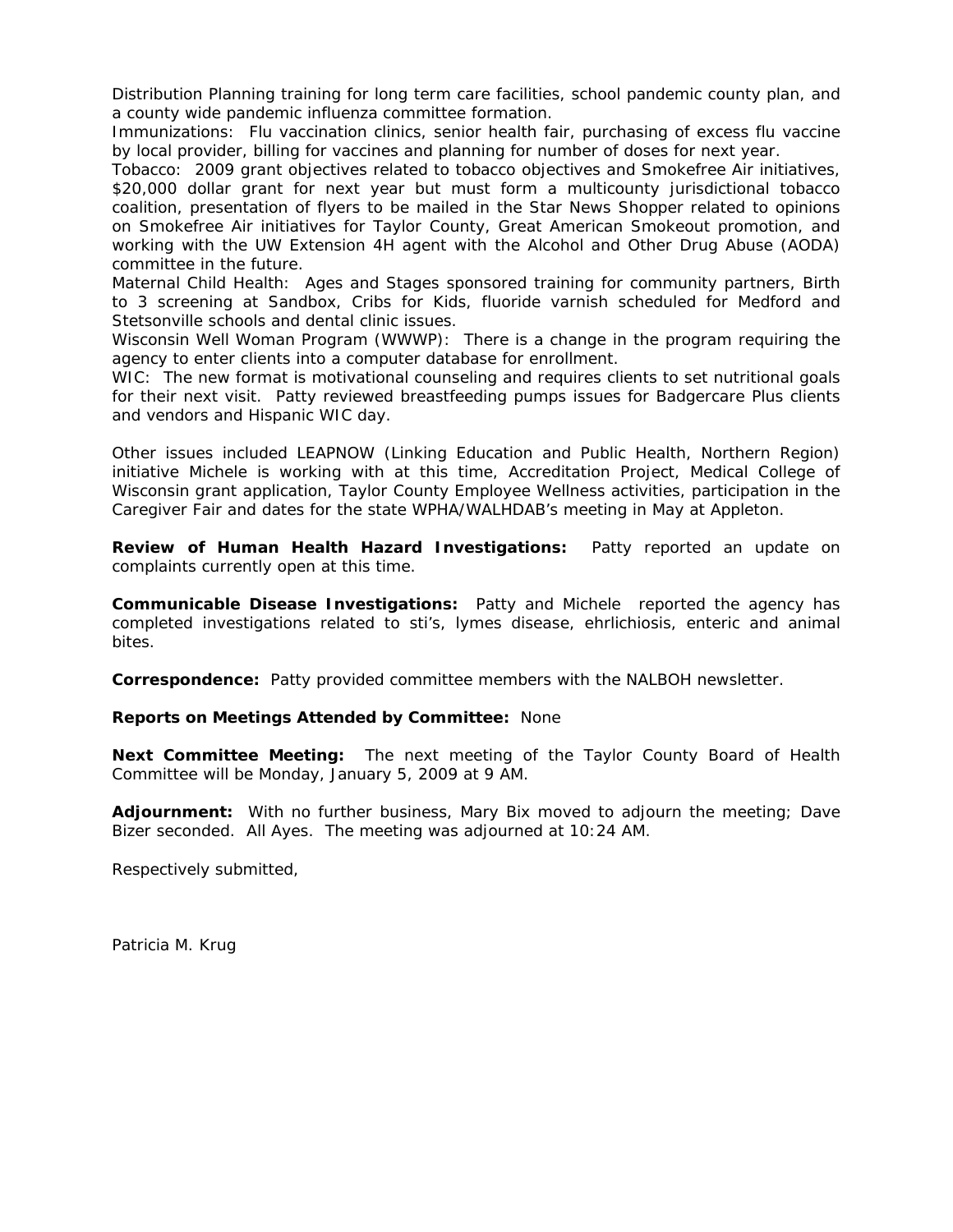October 20, 2008 Ground Floor Conference Room

**Call Meeting To Order:** Lester Lewis called the meeting to order at 9:00 am.

**Members Present:** Lester Lewis, Mary Bix, Rollie Thums, Regina Syryczuk, Dave Bizer and Dr. Meyer

**Members Absent:** Pat Mertens, Francis Soper

**Other Attendees:** Michele Armbrust and Patty Krug

**Approve Minutes:** A motion was made by Rollie Thums and seconded by Regina Syryczuk to approve the minutes as mailed. 4 votes yes, one vote no (Bizer) and two absent. Motion carried.

**Approve Agenda:** A motion was made by Mary Bix and seconded by Regina Syryczuk to approve the agenda as posted. Motion carried.

**Monthly Bills:** A motion was made by Mary Bix and seconded by Regina Syryczuk to approve the bills as presented. Motion carried.

#### **Public Health:**

Agent Status Program: Patty reported Anthony Fraundorf continues to provide inspections. There are two new rules, one related to pools and the other related to carbon monoxide monitors (Wisconsin Act 205) for inspections.

Patty reported the next CHIP meeting is scheduled for December with the final plan to be approved.

The health department is working with the Taylor County Wellness Committee and the Aspirus Occupational Health on a demonstration grant for the Medical College of Wisconsin for Worksite Wellness programs.

Patty and Michele reported on the following items: Flu clinics, school immunization clinics and the new requirements for this year, employee wellness activities, Gilman and Rib Lake school nursing activities, grant negotiations, coordinate a meeting with maintenance for signs related to the tobacco free ordinance, school closure tabletop exercise, thank you note from Stetsonville Fire Department for the emergency vests, bike helmet programs, EvenFlo Pac N Play, Board of Health newsletter, Cover your Cough campaign for county departments, Emergency Government magnets for the community related to the siren warning sounds, and continuity of government discussion for county department heads.

**Review of Human Health Hazard Investigations:** Patty reported there were two new complaints this past month for investigation.

**Communicable Disease Investigations:** Patty reported the agency has completed investigations related to sti's, lymes disease, ehrlichiosis, enteric, cryptosporidium and animal bites.

**Correspondence:** Patty provided committee members with the NALBOH newsletter.

**Reports on Meetings Attended by Committee:** Lester Lewis reported he will be serving on the committee related to the shortage of EMT's for Taylor County.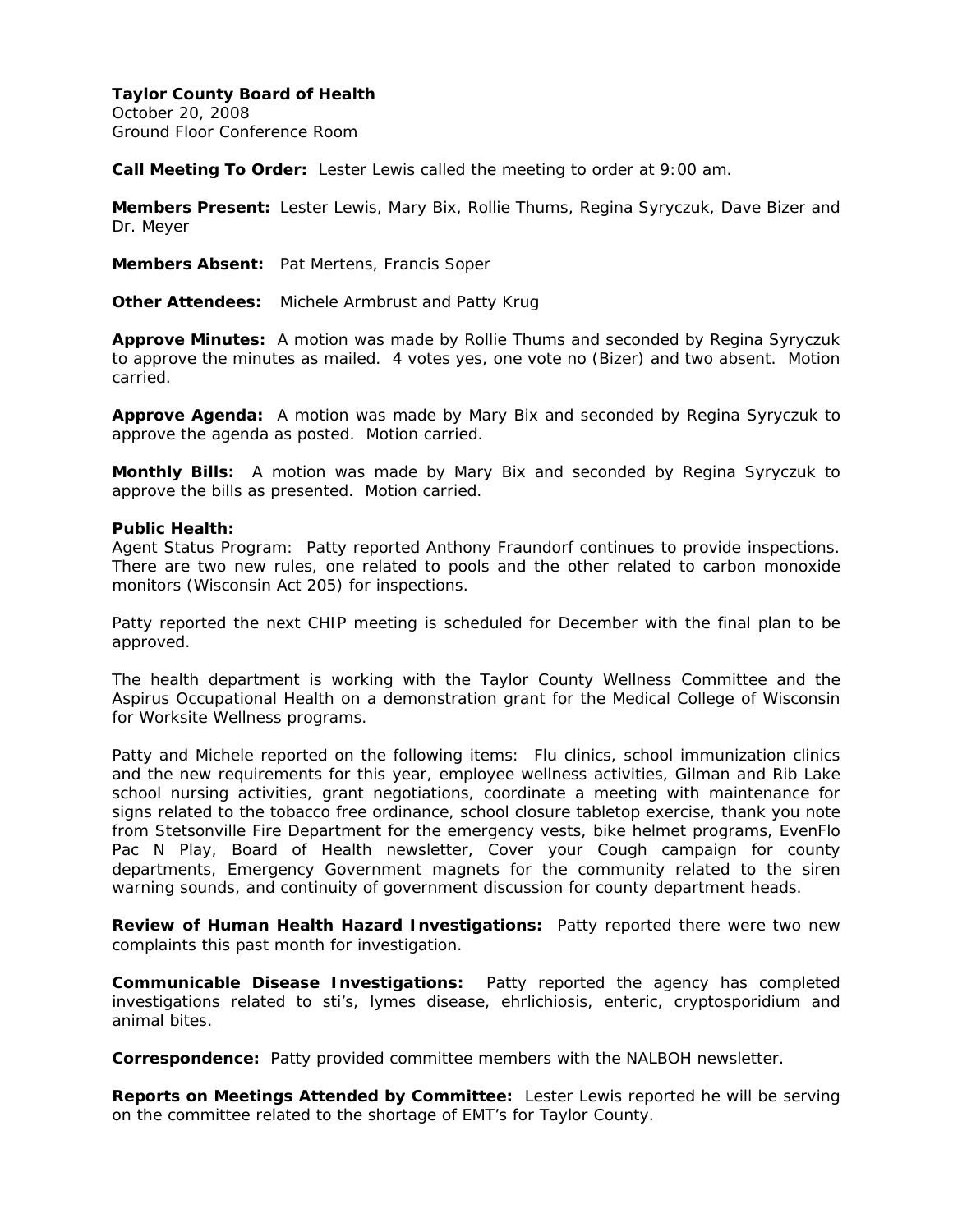**Next Committee Meeting:** The next meeting of the Taylor County Board of Health Committee will be Monday, December 8, 2008 at 9 AM.

**Adjournment:** With no further business, Mary Bix moved to adjourn the meeting; Dave Bizer seconded. All Ayes. The meeting was adjourned at 9:41 AM.

Respectively submitted,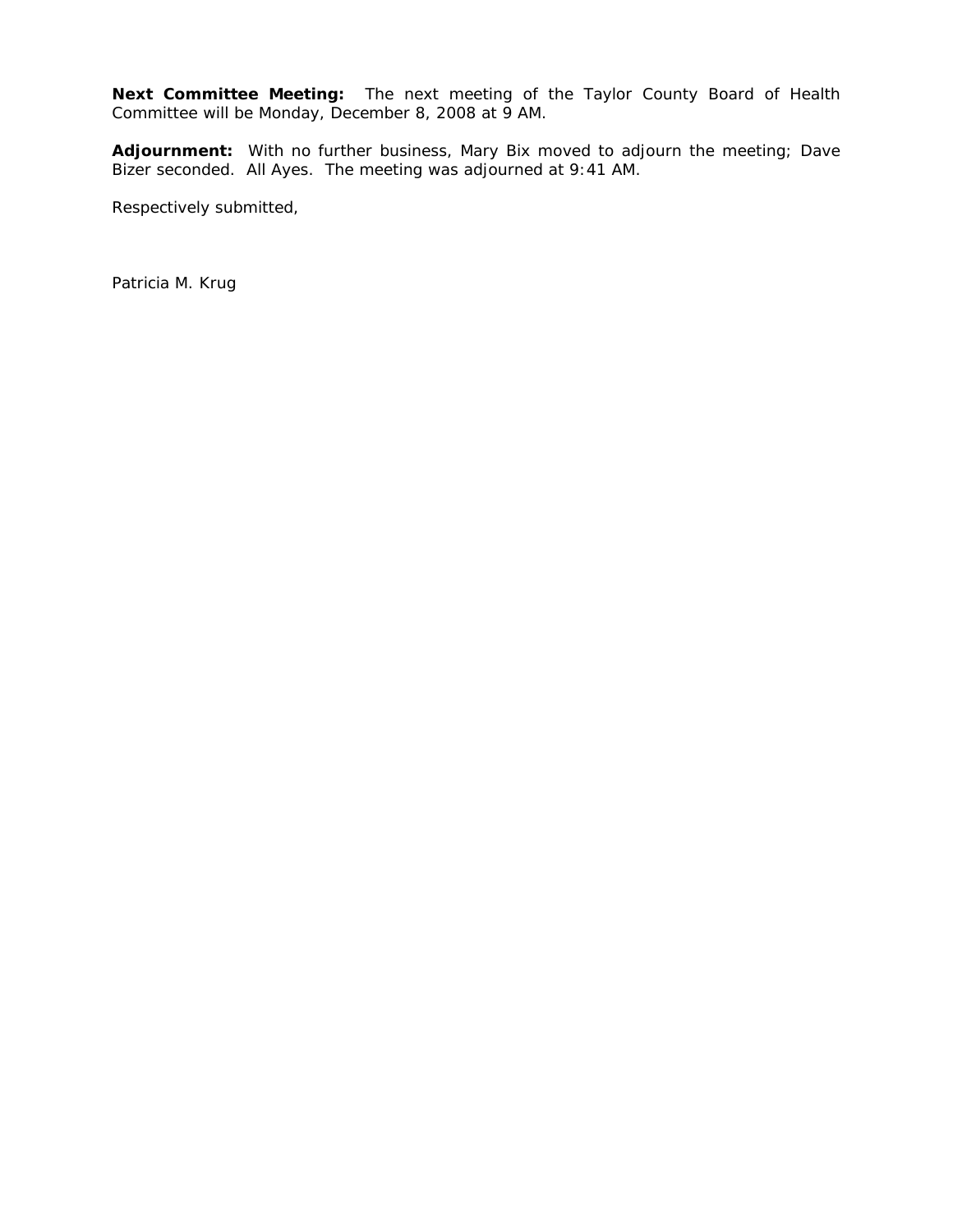September 3, 2008 Ground Floor Conference Room

**Call Meeting To Order:** Lester Lewis called the meeting to order at 9:00 am.

**Members Present:** Lester Lewis, Mary Bix, Rollie Thums, Francis Soper, Pat Mertens, Regina Syryczuk, Dave Bizer and Dr. Meyer

**Members Absent:** None

**Other Attendees:** Michele Armbrust and Patty Krug

**Approve Minutes:** A motion was made by Mary Bix and seconded by Pat Mertens to approve the minutes as mailed. Motion carried.

**Approve Agenda:** A motion was made by Mary Bix and seconded by Rolland Thums to approve the agenda as posted. Motion carried.

**Monthly Bills:** A motion was made by Mary Bix and seconded by Francis Soper to approve the bills as presented. Motion carried.

#### **Public Health:**

Agent Status Program: Patty reported Anthony Fraundorf participated with a state inspector related to standardized testing for inspections.

Patty reported the next CHIP meeting is scheduled for September 11 from 12-4. Committee members are invited to attend and should contact Patty if interested.

The next item on the agenda is the Tobacco Free Ordinance. The committee reviewed the amended ordinance. A motion was made by Mary Bix and seconded by Pat Mertens to approve the amended ordinance and send it to county board for approval. Motion approved.

The next item was the Public Health Council-Ad Hoc Finance Committee correspondence. Discussion ensued in reference to the report and its recommendations. A motion was made by Pat Mertens and seconded by Regina Syryczuk to forward a letter of support for the recommendations in the report to Secretary Timberlake and Governor Doyle. Motion carried.

Patty reported on the results of the recent Public Health Emergency Preparedness Competency Drill that staff participated in August. Patty reported on the Blue Green Algae testing meeting, immunization clinics for the additional new school requirements, health fairs, tobacco grant, school nursing, required 24/7 call drill, Medical College of Wisconsin grant information meeting, continued pandemic planning, and immunization review completed by the regional state public health office.

**Review of Human Health Hazard Investigations:** Patty reported there were no new complaints this past month for investigation.

**Communicable Disease Investigations:** Patty reported the agency has completed investigations related to sti's, lymes disease, enteric, hepatitis and animal bites.

**Correspondence:** None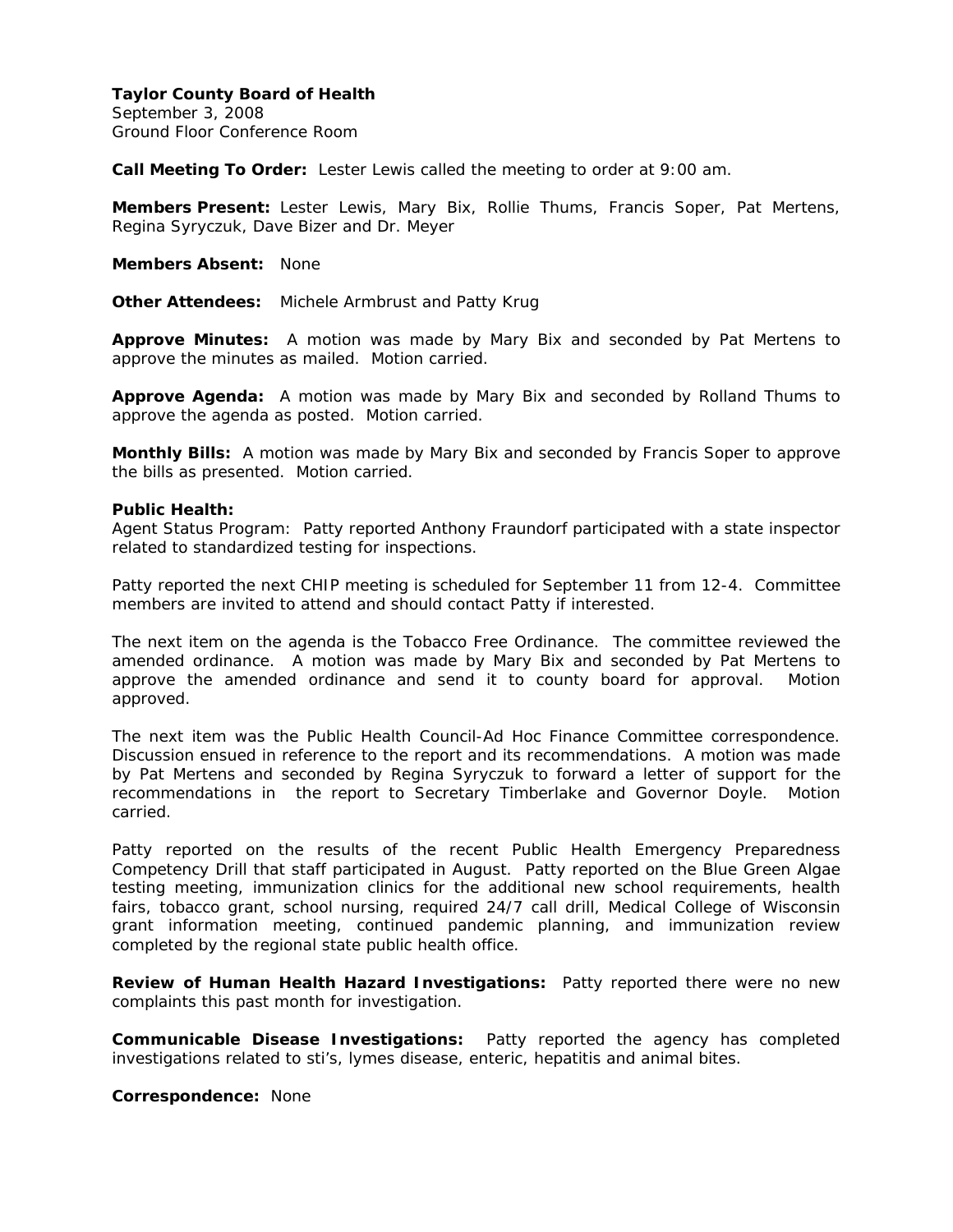**2009 Health Department Budget:** The committee reviewed the presented budget for the health department. A motion was made by Pat Mertens and seconded by Mary Bix to approve the presented budget and forward to the budget review committee. Motion carried.

**Reports on Meetings Attended by Committee:** None

**Next Committee Meeting:** The next meeting of the Taylor County Board of Health Committee will be Monday, October 13, 2008 at 9 AM.

**Adjournment:** With no further business, Mary Bix moved to adjourn the meeting; Pat Mertens seconded. All Ayes. The meeting was adjourned at 9:59 AM.

Respectively submitted,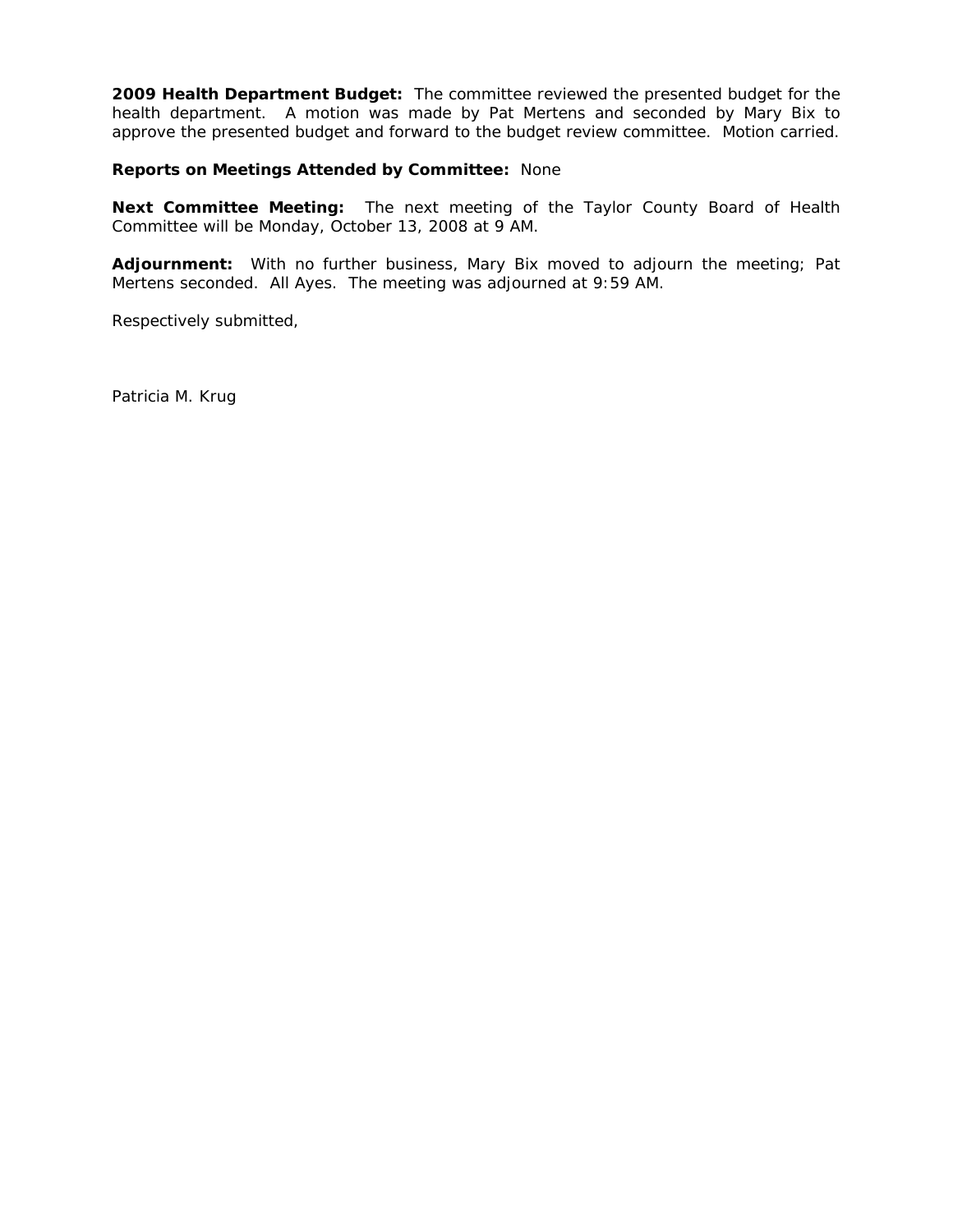August 11, 2008 Ground Floor Conference Room

**Call Meeting To Order:** Lester Lewis called the meeting to order at 9:00 am.

**Members Present:** Lester Lewis, Mary Bix, Rollie Thums, Francis Soper, Pat Mertens, Regina Syryczuk, Dave Bizer and Dr. Meyer

**Members Absent:** None

**Other Attendees:** Brian Wilson, Al Beadles and Patty Krug

**Approve Minutes:** A motion was made by Mary Bix and seconded by Pat Mertens to approve the minutes as mailed. Motion carried.

**Approve Agenda:** A motion was made by Rollie Thums and seconded by Mary Bix to approve the agenda as posted. Motion carried.

**Monthly Bills:** A motion was made by Rollie Thums and seconded by Mary Bix to approve the bills as presented. Motion carried.

### **Public Health:**

Agent Status Program: The first item discussed was the Town of Jump River citation related to the campground issue. Al Beadles presented information to the board at this time. A motion was made by Rollie Thums and seconded by Dr. Meyer to rescind the citation issued to the Town of Jump River at this time. Roll call vote was taken with 7 members voting yes and 1 abstain by Lester Lewis. Motion carried. Al Beadles left the meeting at this time.

Patty updated the committee on the fair and Bluegrass Bash inspections completed. There are two new establishments inspected and received licenses due to change in ownership. Patty reported the state will initiate a workgroup to begin the review of campground regulations. Patty provided the hearing schedule related to the proposed licensure fee increases.

Patty reported the next CHIP meeting is scheduled for September 11. The committee has selected as the priorities for our next plan to include:

- 1. Access to Primary and Preventative Health Care,
- 2. Appropriate and Adequate Nutrition-Overweight, Obesity and Lack of Physical Activity,
- 3. Alcohol and other Substance Abuse and Addiction.

The agency received a \$3000 minigrant to be utilized for testing Taylor County recreational waters for blue-green algae. The grant award is until July 31, 2009.

The next item on the agenda is Tobacco Free Ordinance. Patty reported she received by fax the proposed ordinance from corporation counsel this morning. The committee reviewed the ordinance and requested clarification related to tobacco products definition and the exclusion of cigarettes per the statute cited. She is to clarify and bring back to next month's meeting.

Patty asked the committee to complete the National Local Boards of Health Profile Survey as requested at last month's national conference meeting held in Madison. The committee completed the survey and Patty will submit the results. Brian Wilson left the meeting at this time.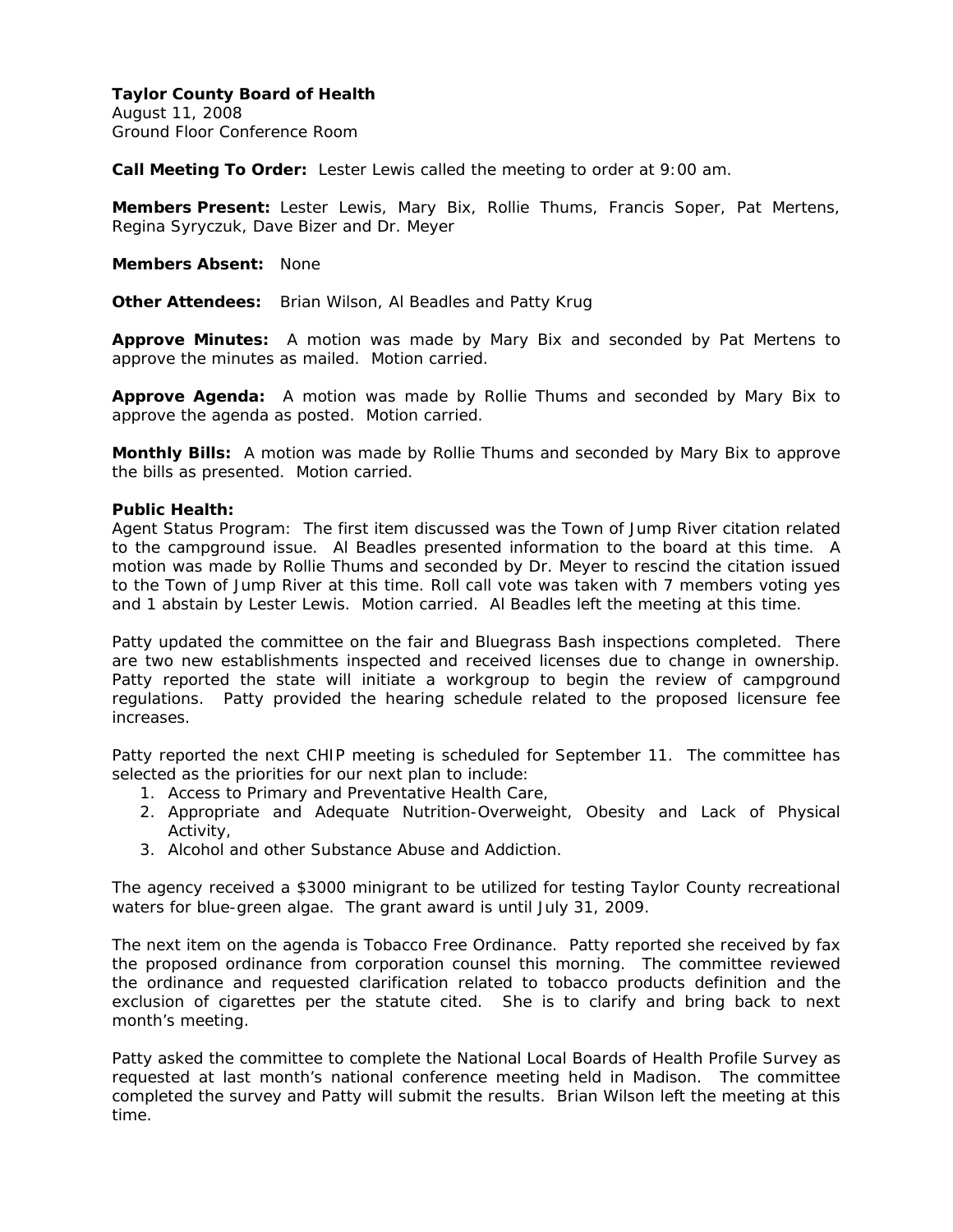The next item was the Public Health Council-Ad Hoc Finance Committee correspondence. There was no discussion on this item. Patty reported on the Continuity of Government Pandemic Tabletop Exercise held on July 31<sup>st</sup>. Lester Lewis and Patty gave their summary of the exercise. The individuals in attendance agreed there is a need for further planning for the county.

Patty reported on the following additional topics which included: WINS compliance, Back to School Health Fairs, grant application discussion with Aspirus Occupational Health, additional immunization clinics for new school immunization law requirements, annual onsite review of immunization practices, bike helmet fittings at county fair, staff meeting and updating of emergency policies and annual review of staff emergency public health competencies, WIC time studies and farmer's market vouchers, First Breath and Quitline pregnancy protocol, tobacco dollars, grant objectives negations for 2009 begin September 15<sup>th</sup>, WWWP changes in programs to potentially add some cardiovascular risk assessments, county wellness committee activities, security planning for mass clinic site with Taylor County Sheriff's Department, 2009 budget guidelines for the county, pandemic influenza grant objectives and completion of report, purchase of 115 vests for Taylor County fire, sheriff and EMS staff and Medford City Police department to comply with 360 reflectivity rules effective November 2008 and dental health clinic discussion for Taylor County.

**Review of Human Health Hazard Investigations:** Patty updated the committee on complaints related to landlord/renter issues. The agency sent copies of the letters to the landlords for their review since renters have moved out.

**Communicable Disease Investigations:** Patty reported the agency has completed investigations related to sti's, lymes disease, e. coli, cryptosporidium and animal bites.

#### **Correspondence:** None

**Reports on Meetings Attended by Committee:** Lester, Rollie and Patty gave a report on the Wisconsin Public Health Association/National Conference for Local Boards of Health meeting. Patty read the comments provided by Michele Armbrust who attended but could not be at today's meeting.

**Next Committee Meeting:** The next meeting of the Taylor County Board of Health Committee will be Wednesday, September 3, 2008 at 9 AM.

**Adjournment:** With no further business, Mary Bix moved to adjourn the meeting; Rollie Thums seconded. All Ayes. The meeting was adjourned at 10:33 AM.

Respectively submitted,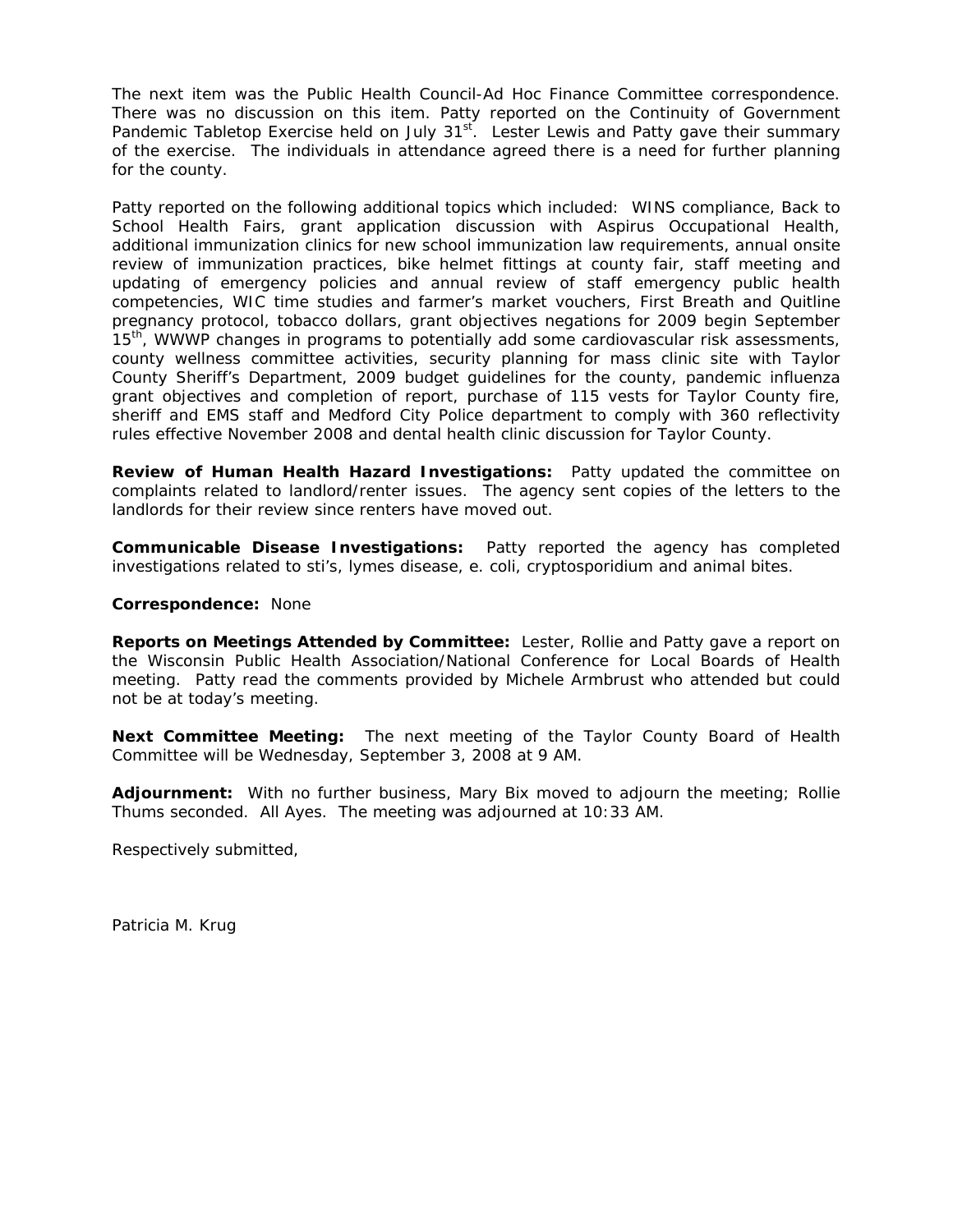July 08, 2008 Ground Floor Conference Room

**Call Meeting To Order:** Lester Lewis called the meeting to order at 9:00 am.

**Members Present:** Lester Lewis, Mary Bix, Rollie Thums, Francis Soper, Pat Mertens and Dr. Meyer

**Members Absent:** Regina Syryczuk, Dave Bizer

**Other Attendees:** Luke Klink, Patty Krug, Al Beadles, James Hoehn, Billie Jo Hempleman, Anthony Fraundorf, EHS.

**Approve Minutes:** A motion was made by Rollie Thums and seconded by Pat Mertens to approve the minutes as mailed. Motion carried.

**Approve Agenda:** A motion was made by Pat Mertens and seconded by Francis Soper to approve the agenda as posted. Motion carried.

**Monthly Bills:** A motion was made by Mary Bix and seconded by Francis Soper to approve the bills as presented. Motion carried.

## **Public Health:**

Agent Status Program: Presentations were made by Lester Lewis to the facilities that were present who received the 2008 Excellence in Food Safety Awards. The awardees were Jim and Gloria's Drive Inn, Gilman Schools, Medford Elementary, Middle and High Schools, Mondeaux Dam Lodge, Sports Page, Subway and Aspirus Memorial Health Center Nutrition Services.

Patty reported nine facilities were sent second notices for nonpayment of fees and waiting for five facilities to provide water test results prior to sending their licenses.

Al Beadles, James Hoehn, Billie Jo Hempleman were at the meeting to discuss the Village of Jump River Campground. It was clarified that the property is in the Town of Jump River. Discussion ensued related to the citation and past history of correspondence with town officials. A motion was made and seconded to hold the citation issued to the town of Jump River in abeyance at this time. Roll call vote was taken with 6 yes and two absent. Motion carried. Al Beadles, James Hoehn, Billie Jo Hempleman and Anthony Fraundorf left the meeting at this time.

Patty provided to the committee a letter from State of Wisconsin, Department of Health Services related to proposed fee increases for licensing facilities. She will provide to the committee any further correspondence related to this topic.

Patty reported the next Community Health Improvement Plan meeting will be this Thursday from 12-4 pm.

Patty presented to the committee the resolution to support the State of Wisconsin Development of a Central Database for Providers to Enter and Check Dispensing of Controlled Substances. A motion was made by Mary Bix and seconded by Dr. Meyer to approve the resolution. Motion carried.

Patty reported the agency has been chosen as one of the participants for the Wisconsin's Health, Inc, Quality Improvement and Accreditation Project.

The next item was the proposed Tobacco Free Ordinance. Discussion ensued. A motion was made by Mary Bix and seconded by Rollie Thums to amend the ordinance reflecting all county owned buildings shall have no tobacco products within 25 feet of any entrance. Motion carried.

Patty reported on the additional public health and grant activities for the month: Healthy Mouth grant related to oral care for pregnant women on WIC and PNCC, tobacco grant dollars and the potential funding changes, physical activity and nutrition grant writing assistance with Aspirus, county website update, 360 reflectivity vest for emergency responders grant dollars, changes in the schedule for WALHDAB and Emergency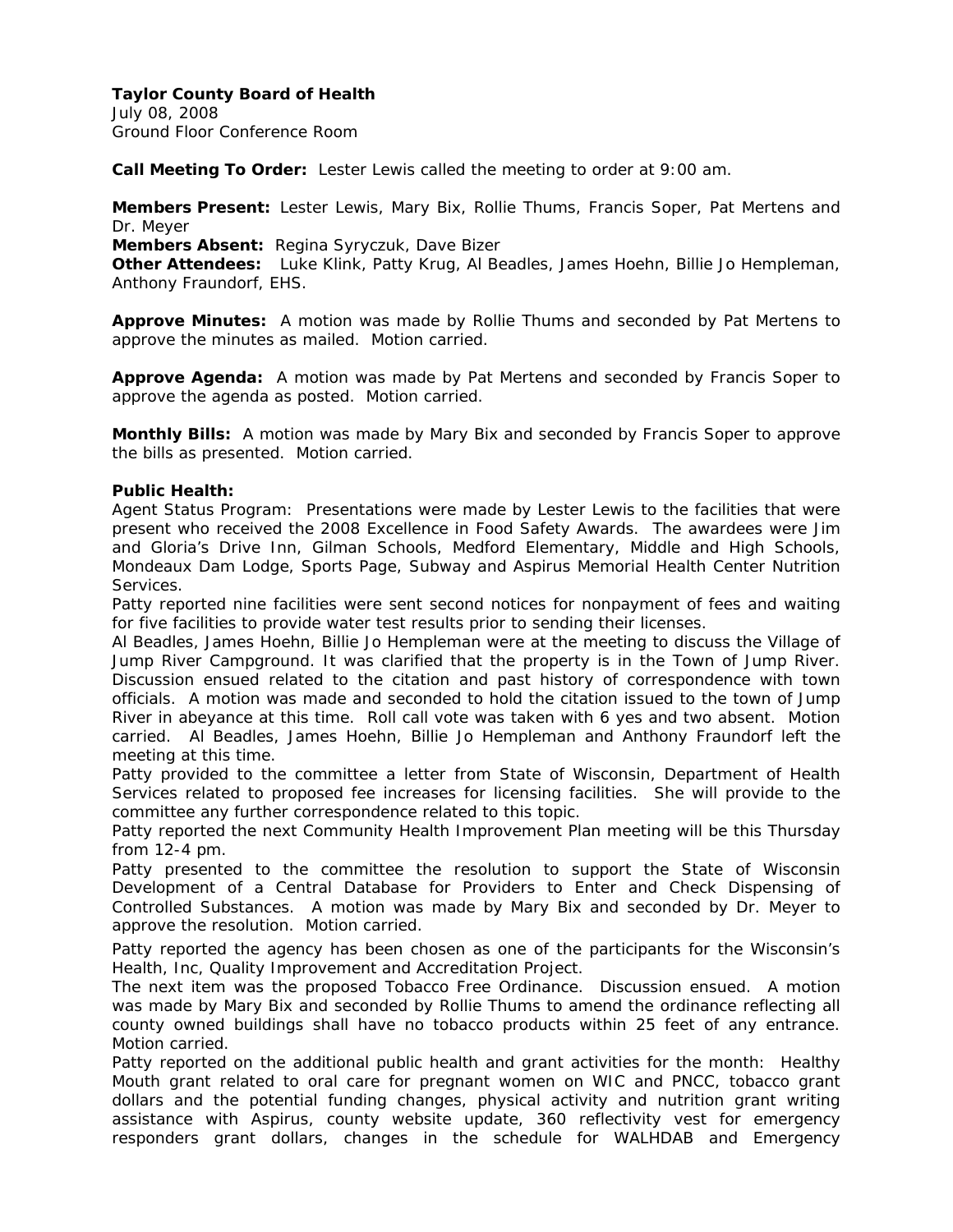Preparedness meetings, pandemic exercise on July  $31<sup>st</sup>$  related to continuity of government operations, meeting with Medford School District to sign an MOU to use the high school as the site for a mass clinic, discussion involving the sheriff's department related to a security plan for mass clinics, results of the antiviral distribution meeting, and completing the WINS compliance checks.

Patty presented to the committee a request to rescind the ten dollar copay for testing of private water supplies. A motion was made by Mary Bix and seconded by Pat Mertens to rescind the copay. Motion carried.

**Review of Human Health Hazard Investigations:** Patty updated the committee on the open cases at this time and the final hearing results for the Stokosa property.

**Communicable Disease Investigations:** Patty reported the agency has completed investigations related to sti's, lymes disease and animal bites.

**Correspondence:** None

**National Association of Local Board of Health Conference:** The committee discussed arrangements for this meeting.

#### **Reports on Meetings Attended by Committee:** None

**Next Committee Meeting:** The next meeting of the Taylor County Board of Health Committee will be Monday, August 11, 2008 at 9 AM.

**Adjournment:** With no further business, Mary Bix moved to adjourn the meeting; Pat Mertens seconded. All Ayes. The meeting was adjourned at 10:20 AM.

Respectively submitted,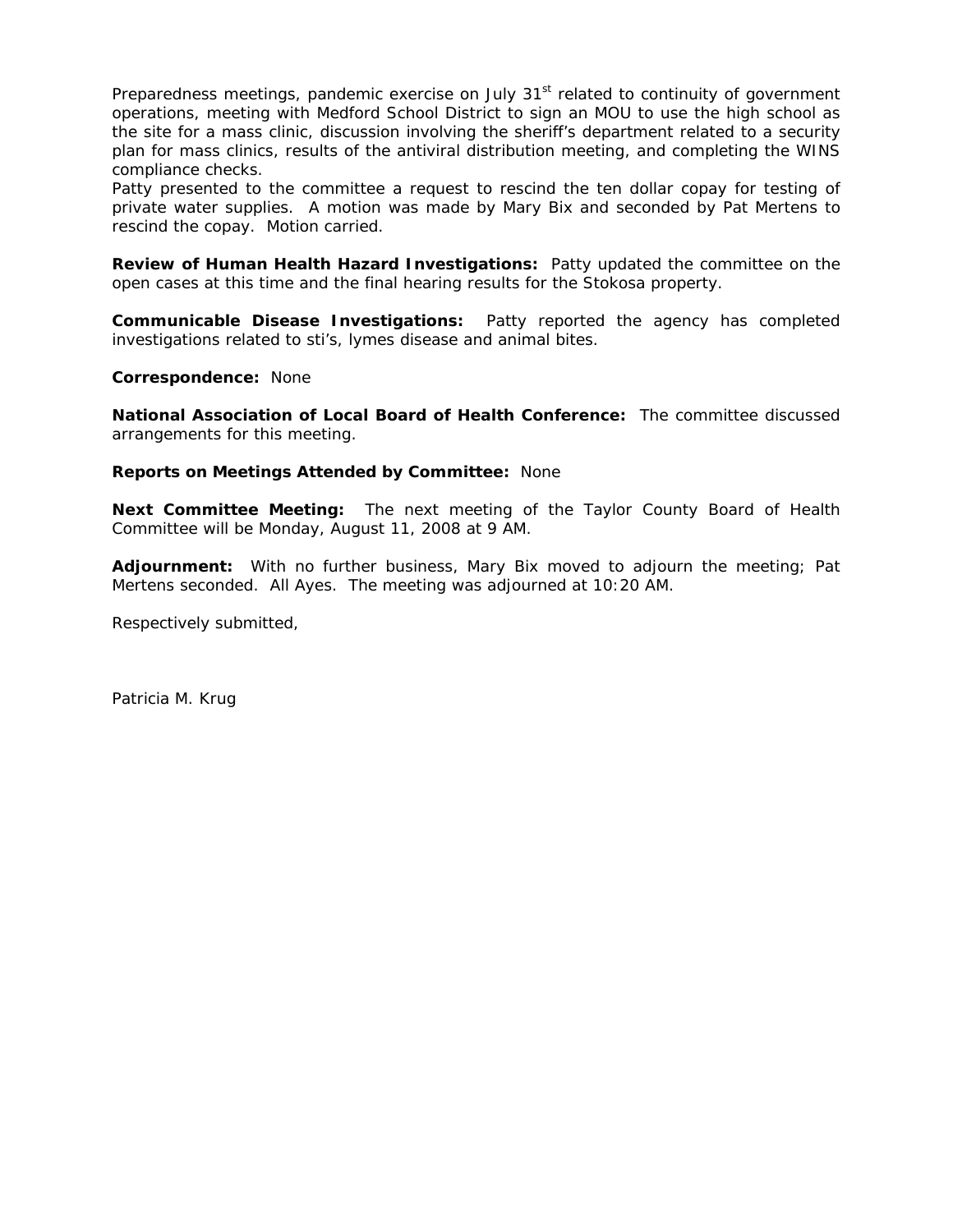June 10, 2008 Ground Floor Conference Room

**Call Meeting To Order:** Lester Lewis called the meeting to order at 9:00 am.

**Members Present:** Lester Lewis, Mary Bix, Dave Bizer, Rollie Thums, Francis Soper, Regina Syryczuk, Pat Mertens and Dr. Meyer **Members Absent: Other Attendees:** Luke Klink, Patty Krug

**Approve Minutes:** A motion was made by Mary Bix and seconded by Regina Syryczuk to approve the minutes as mailed. Motion carried.

**Approve Agenda:** A motion was made by Mary Bix and seconded by Rolland Thums to approve the agenda as posted. Motion carried.

**Monthly Bills:** A motion was made by Mary Bix and seconded by Pat Mertens to approve the bills as presented. Motion carried.

### **Public Health:**

Agent Status Program: Patty reported license renewal letters have been sent. Patty reported the agency will be awarding nine licensed facilities with Excellence in Food Awards. These facilities will be invited to the next meeting for presentation of these awards. The next community health improvement plan (CHIP) meeting is June 12. Patty explained the resolution presented at the last WALHDAB meeting from Ashland County related to Prescription Drug Abuse. The committee asked Patty to bring this to the next meeting for signature.

Patty presented the grant proposal from the Institute of Wisconsin's Health Inc and asked the committee if the agency could apply for the grant. A motion was made by Mary Bix and seconded by Dr. Meyer to apply for the grant. Motion carried.

Patty reported on the meeting scheduled with Memorial Health Center Clinic and Hospital staff related to the antiviral distribution plan. Michele has finished school activities for Rib Lake and Gilman schools and potential commitment contract with our agency for school nursing activities for next year.

Patty informed the committee the agency will assist with purchase of vests meeting the new federal requirement effective in November for Taylor County Fire, EMS and Law Enforcement utilizing emergency preparedness grant funds. Representatives from Taylor County Sheriff Department and Medford Police Department have gathered the required information for ordering. She is waiting for three fire departments to respond prior to ordering the vests. The WIC program received an increase of \$750 which will be utilized for additional interpreter services.

Patty and Michele will be attending a Chemical Hazards Training later this month. Patty informed the committee the DNR has decided not to renew the asbestos contract with our agency due to financial constraints.

Agency staff will be touring the high school today to determine the plan design in the event we would need the facility for a mass clinic site.

Patty informed the committee of the changes to the Tobacco Free ordinance made at buildings and grounds. A motion was made by Mary Bix and seconded by Rolland Thums to send the revised ordinance to the county board for approval. Motion carried.

**Review of Human Health Hazard Investigations:** Patty updated the committee on the open cases at this time.

**Communicable Disease Investigations:** Patty reported the agency has completed investigations related to sti's, lymes disease and enteric diseases.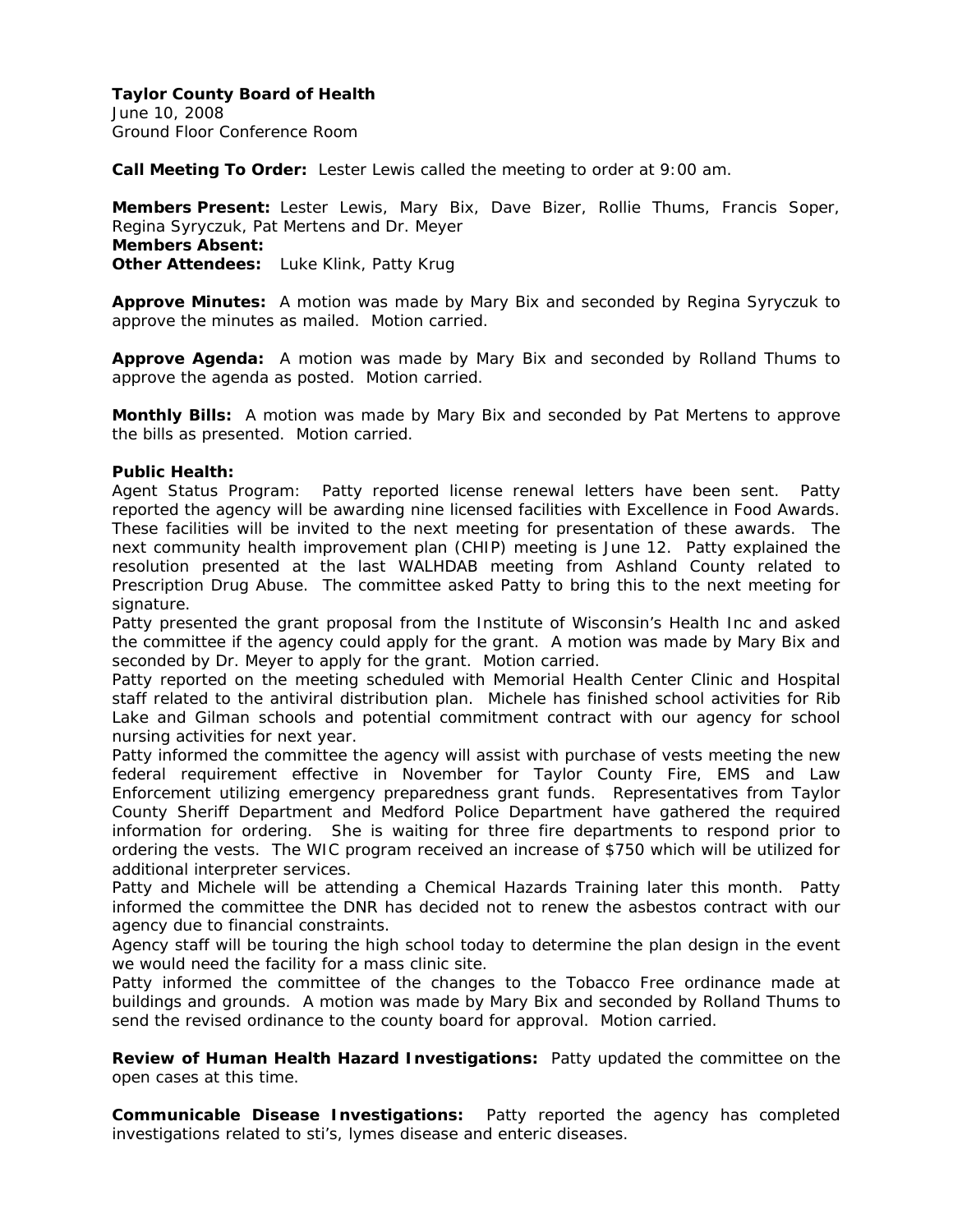#### **Correspondence:** None

**National Association of Local Board of Health Conference:** The committee informed Patty who will be attending the conference. She will register and arrange for hotels.

#### **Reports on Meetings Attended by Committee:** None

**Next Committee Meeting:** The next meeting of the Taylor County Board of Health Committee will be Tuesday, July 8, 2008 at 9 AM.

**Adjournment:** With no further business, Mary Bix moved to adjourn the meeting; Dave Bizer seconded. All Ayes. The meeting was adjourned at 9:48 AM.

Respectively submitted,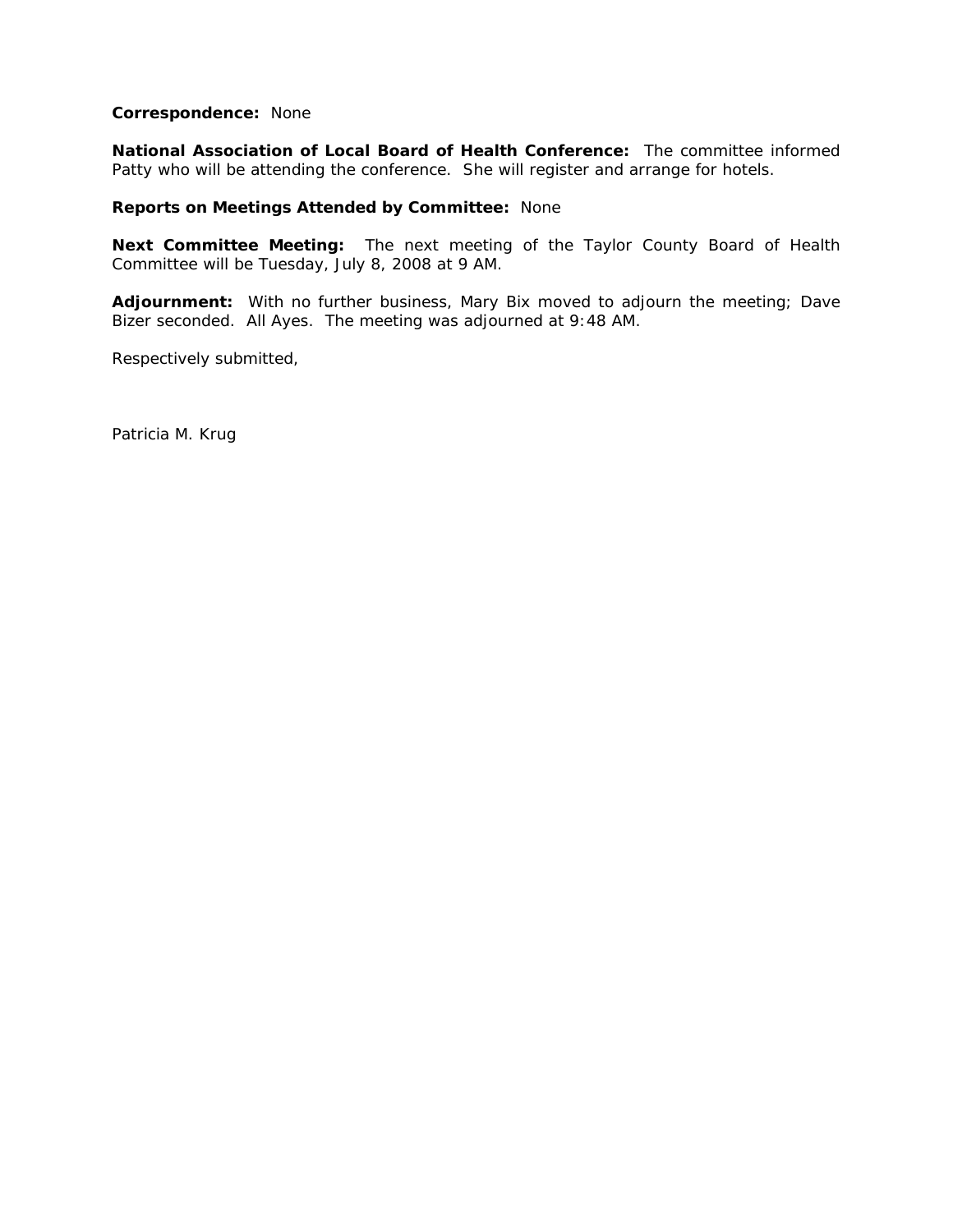May 19, 2008 Ground Floor Conference Room

**Call Meeting To Order:** Lester Lewis called the meeting to order at 9:00 am.

**Members Present:** Lester Lewis, Mary Bix, Dave Bizer, Rollie Thums, Francis Soper, Regina Syryczuk and Dr. Meyer **Members Absent:** Pat Mertens **Other Attendees:** Luke Klink, Patty Krug

**Approve Minutes:** A motion was made by Mary Bix and seconded by Regina Syryczuk to approve the minutes as mailed. Motion carried.

**Approve Agenda:** A motion was made by Mary Bix and seconded by Regina Syryczuk to approve the agenda as posted. Motion carried.

**Monthly Bills:** A motion was made by Mary Bix and seconded by Roland Thums to approve the bills as presented. Motion carried.

#### **Public Health:**

Agent Status Program: Patty reported license renewal letters will be sent out this week. She reported the agency has investigated complaints in regards to licensed facilities and explained the process for these complaints. She reported the agency has contacted facilities who are serving food without a food license the laws regarding serving of food to the public.

Patty reported the agency has had several requests recently from prospective buyers of licensed facilities to have agency staff complete a tour of the facility with them prior to purchase and any recommendations for the facility. Patty request a charge of one hundred dollars for this service due to the time involved with these requests. This type of inspection does not replace the preinspection requirement or fee once a facility is purchased. A motion was made by Mary Bix and seconded by Regina Syryczuk to charge a one hundred dollar fee for the request of the agency inspector to complete an onsite preinspection tour of a facility requested by a prospective buyer prior to purchase. Motion carried.

Patty reported on the CATCH (Community Action Towards Community Health) work group which Taylor County has been selected to participate in with four other northern counties. The agency has been asked to participate on a work group for school syndromic surveillance because of our work with correlating medical visits and school illness rates. The agency continues to be involved with school immunization compliance for next school year, antiviral distribution policy, pandemic influenza tabletop, review our county human health hazard language with change in the state law, WIC clinic and collaboration with Memorial Health Center physician, emergency preparedness, University of Wisconsin Eau Claire curriculum committee to discuss environmental health and the nursing program, and the proposed county ordinance for tobacco free entrances for designated county buildings. Patty reported agency staff is participating in the fluoride varnish application in Rib Lake Schools today.

**Review of Human Health Hazard Investigations:** Patty updated the committee on the open cases at this time.

**Communicable Disease Investigations:** Patty reported the agency has completed investigations related to sti's, lymes disease and enteric diseases.

**Correspondence:** None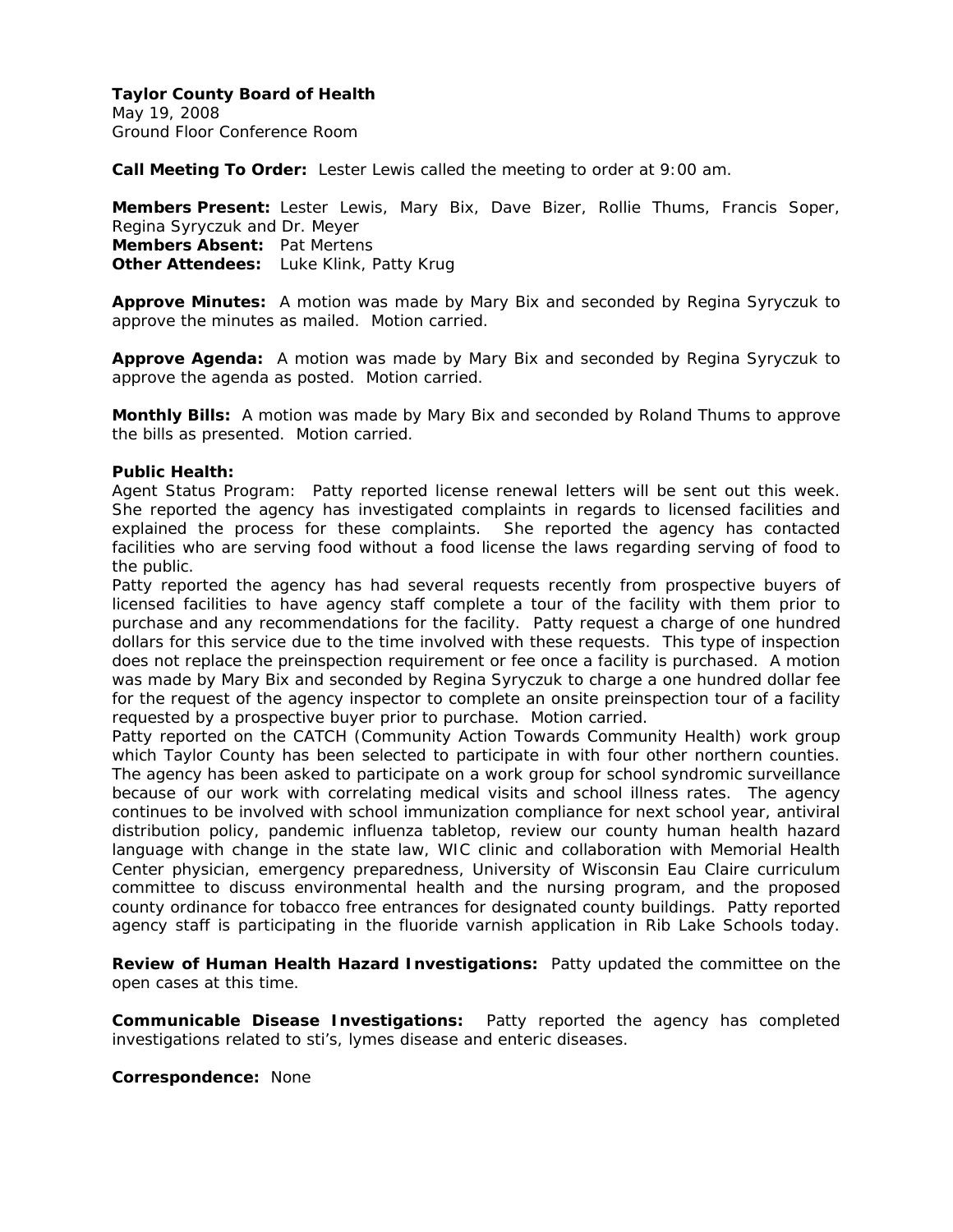**National Association of Local Board of Health Conference:** The committee decided that members should let Patty know at the next meeting if they plan to attend this conference so arrangements and registration can be submitted.

**Reports on Meetings Attended by Committee:** None

**Next Committee Meeting:** The next meeting of the Taylor County Board of Health Committee will be Tuesday, June 10, 2008 at 9 AM.

**Adjournment:** With no further business, Mary Bix moved to adjourn the meeting; Regina Syryczuk seconded. All Ayes. The meeting was adjourned at 9:41 AM.

Respectively submitted,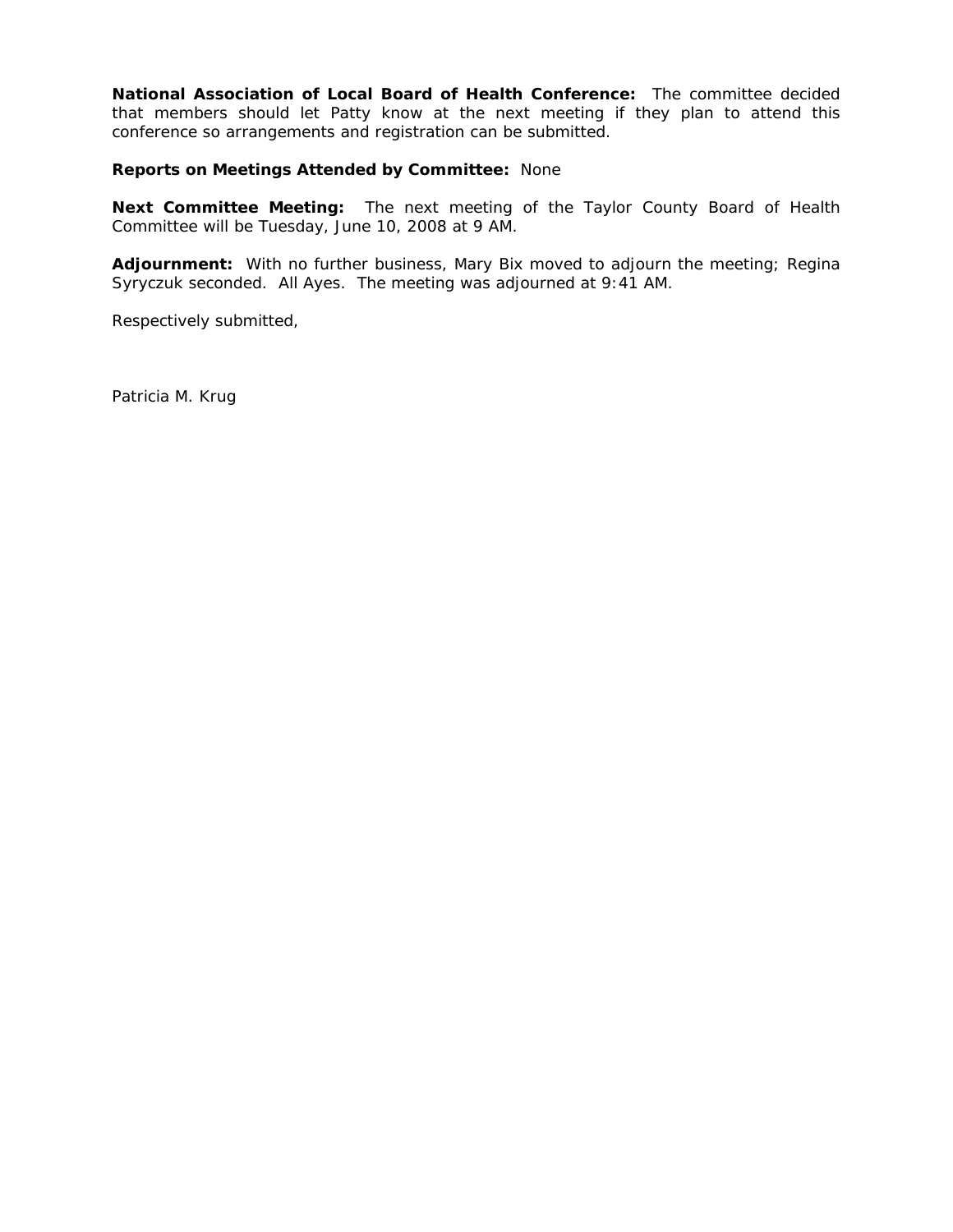April 7, 2008 Ground Floor Conference Room

**Call Meeting To Order:** Lester Lewis called the meeting to order at 9:03 am.

**Members Present:** Lester Lewis, Mary Bix, Dave Bizer, Rollie Thums, Francis Soper, Regina Syryczuk and Pat Mertens

**Members Absent:** Dr. Meyer

**Other Attendees:** Luke Klink, Patty Krug, Karl Kelz DA, Tony Fraundorf EHS, Michele Armbrust, Ms. Jankovic, Ms. Hollenbeck

**Approve Minutes:** A motion was made by Mary Bix and seconded by Pat Mertens to approve the minutes as mailed. Motion carried.

**Approve Agenda:** A motion was made by Mary Bix and seconded by Francis Soper to approve the agenda as posted. Motion carried.

**Monthly Bills:** A motion was made by Mary Bix and seconded by Francis Soper to approve the bills as presented. Motion carried.

### **Public Health:**

Agent Status Program: Patty reported on the DNR well water testing program review with the agency and the DTCAP correspondence.

The CHIP meeting will be this week on Thursday if any committee members are interested in attending. Francis provided an update from last month's CHIP meeting to committee members.

The Northern Regional Office Local Health Department news was sent with the agenda with no questions related to the information at this time.

Michele reported on her school nursing activities for this past month. Patty reported on the WIC nutritionist medical leave until June, participation of the agency with the employee health risk assessments, Medford child development days, plans for school based immunization clinics for September related to the new immunization law, additional tobacco grant dollars, Week of the Young Child placemats to be placed in area restaurants, pharmaceutical clean sweep planned participation, review of OSHA bloodborne pathogen policy, Kick Butts activities, and ICS 400 training.

Patty reported on the Emergency Preparedness grant requirements, the antiviral distribution policy, new security plan that will need to be developed and the review by state personnel of the agency mass clinic and public health emergency plan at the next emergency preparedness consortium meeting.

**Review of Human Health Hazard Investigations:** Karl Kelz, District Attorney provided the committee with a review of current law and the process for his department related to a human health hazard ordinance violation. Patty updated the committee on current and new complaints. Patty reported last week a bill was signed by the Governor, Act 130 related to human health hazards. She will bring to the committee at a future meeting any changes that will be required related to our county code.

Ms. Jankovic and Ms Hollenbeck were present to discuss the property associated with their complaint. Patty provided the committee a copy of a letter sent by Robert Rusch, Secretary Rib Lake Ski & Snowshoe Club, Inc related to this complaint. Tony Fraundorf, EHS for the health department answered questions related to the property. The health department will reinspect the property and determine at that time if a human health hazard is still in existent once there is a clear view of the property for inspection.

**Communicable Disease Investigations:** Patty reported the agency has completed investigations related to influenza, hepatitis C, std's and enteric diseases.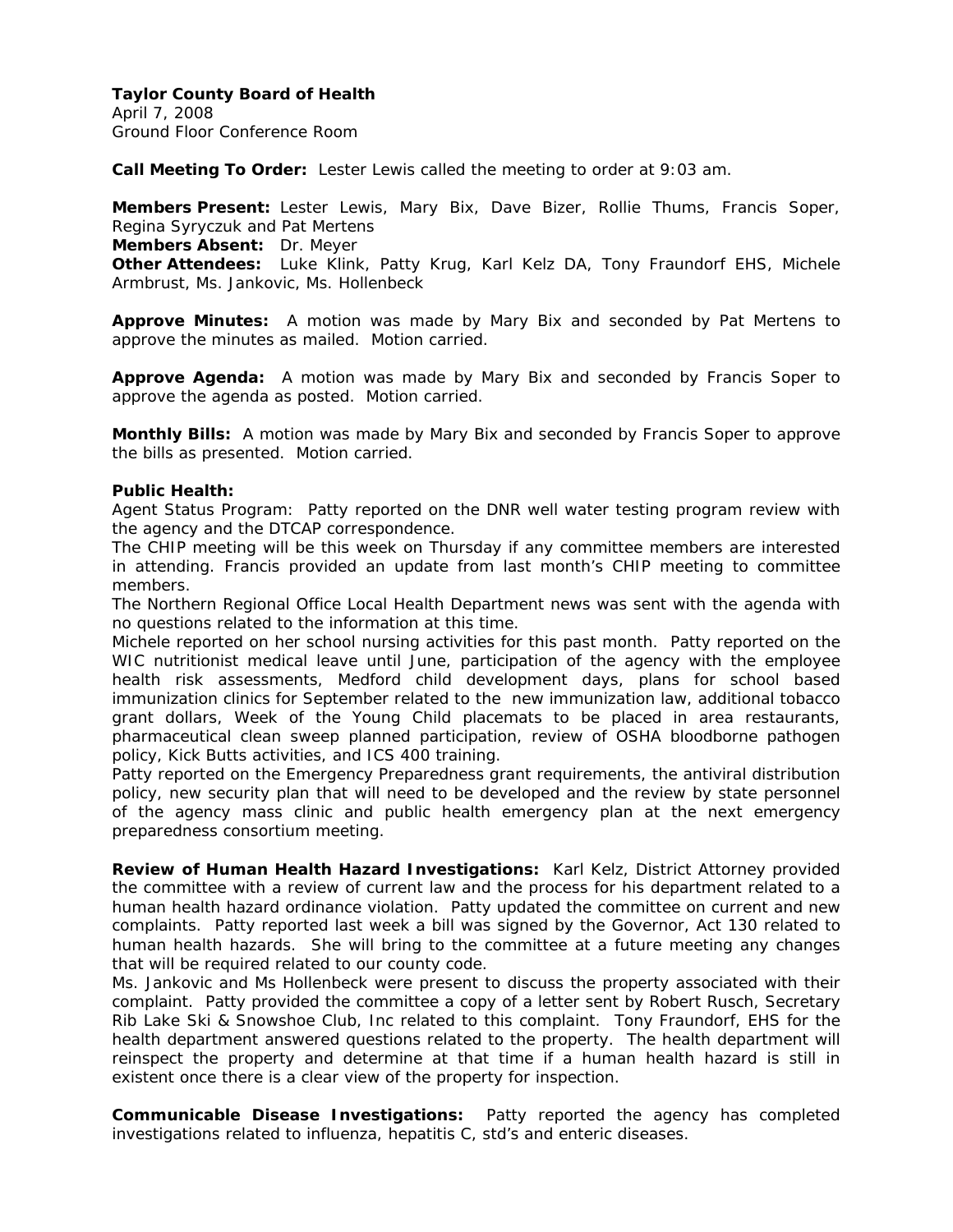### **Correspondence:** None

**Director of Agency Evaluation:** A motion was made by Mary Bix and seconded by Rolland Thums at 10:32 am to go into closed session for the purpose of evaluation of the agency director. Motion carried.

A motion was made by Mary Bix and seconded by Dave Bizer to go into open session at 11:10am. Motion carried.

#### **Reports on Meetings Attended by Committee:** None

**Next Committee Meeting:** The next meeting of the Taylor County Board of Health Committee will be Tuesday, May 13, 2008 at 9 AM.

**Adjournment:** With no further business, Mary Bix moved to adjourn the meeting; Pat Mertens seconded. All Ayes. The meeting was adjourned at 11:14 AM.

Respectively submitted,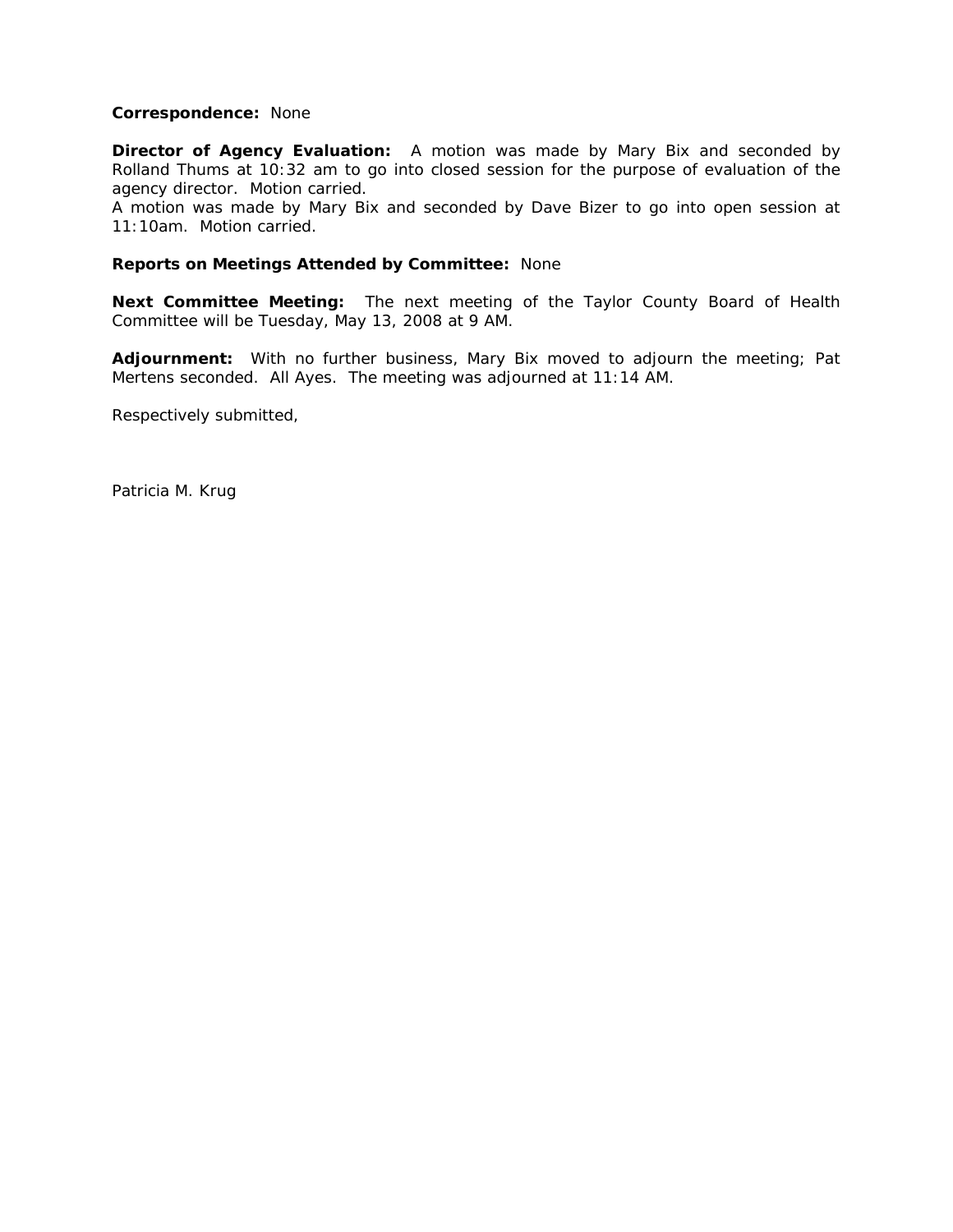March 10, 2008 Ground Floor Conference Room

**Call Meeting To Order:** Lester Lewis called the meeting to order at 9:03 am.

**Members Present:** Lester Lewis, Mary Bix, Dave Bizer, Dr. Meyer,Rollie Thums, Francis Soper, Regina Syryczuk and Pat Mertens **Members Absent:** None **Other Attendees:** Luke Klink, Cindy Blumenstein, Patty Krug

**Approve Minutes:** A motion was made by Rolland Thums and seconded by Mary Bix to approve the minutes as mailed. Motion carried.

**Approve Agenda:** A motion was made by Mary Bix and seconded by Francis Soper to approve the agenda as posted. Motion carried.

**Monthly Bills:** A motion was made by Mary Bix and seconded by Dave Bizer to approve the bills as presented. Motion carried.

### **Public Health:**

Agent Status Program: Patty reviewed there is a new pool code as of February 2008 which we will be using for inspections. Patty reported on the inspection for Walmart. Department of Health and Family Services sent an email reporting they are not planning on raising fees for 2008 but are working on a plan for increase in 2009. The agency received an email related to the fee structure for DTCAP licensed facilities. There are fee increases for certain licenses and Patty will present to the board next month any proposals for fee increases that affect our licensing facilities.

The CHIP meeting will be this week on Thursday if any committee members are interested in attending.

The next item on the agenda was the proposed Tobacco Free Grounds ordinance. Steve Anderson has made some changes with the proposed ordinance that it was decided to bring it back to committee rather than send it to county board. Discussion ensued. A motion was made by Mary Bix and seconded by Pat Mertens to approve the ordinance as amended and to take it to buildings and grounds committee. Motion carried.

The director's evaluation is scheduled for next month. Patty will mail the form with next month's agenda.

Patty updated the committee on the health risk assessment scheduled for county employees and their involvement in the process. Patty reported on Michele Armbrust school health activities. The 2007 grant review has been completed with compliance of grant goals. The agency will participate with the child development days scheduled for the three school districts.

Patty reported on the fluoride varnish program, the metals in hair study, emergency preparedness activities including change in plans, community containment or school closure tabletop exercise, increase in reported influenza like illness in the community, WIC and BadgerCare Plus impact on our services, new requirement for vest associated with some of the emergency services, cribs for kids change in policy limiting the cribs to one per family, and report on staff who will be on family medical leave. Patty has written two letters of support for grants for the Rib Lake School district.

**Review of Human Health Hazard Investigations:** Patty reported on the current open cases which included Goessl, Stokosa and Jankovic. Discussion ensued in reference to the Jankovic property and the process related to the human health hazard policy.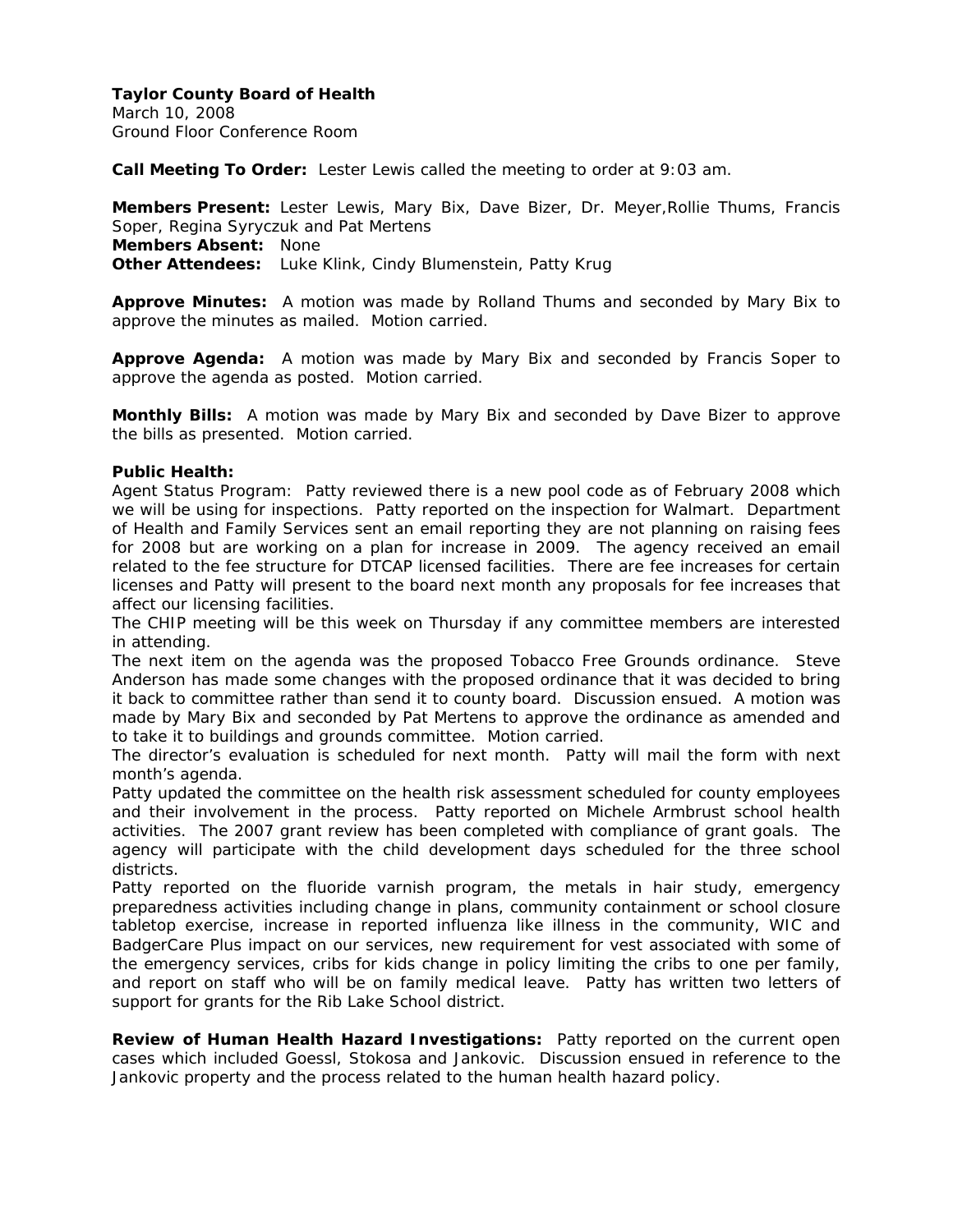**Communicable Disease Investigations:** Patty reported the agency has completed investigations related to std's. She reported there has been a change in some of the categories of disease that will be reported to health departments.

**Correspondence:** None

#### **Reports on Meetings Attended by Committee:** None

**Next Committee Meeting:** The next meeting of the Taylor County Board of Health Committee will be Monday, April 7, 2008 at 9 AM.

**Adjournment:** With no further business, Mary Bix moved to adjourn the meeting; Rolland Thums seconded. All Ayes. The meeting was adjourned at 9:50 AM.

Respectively submitted,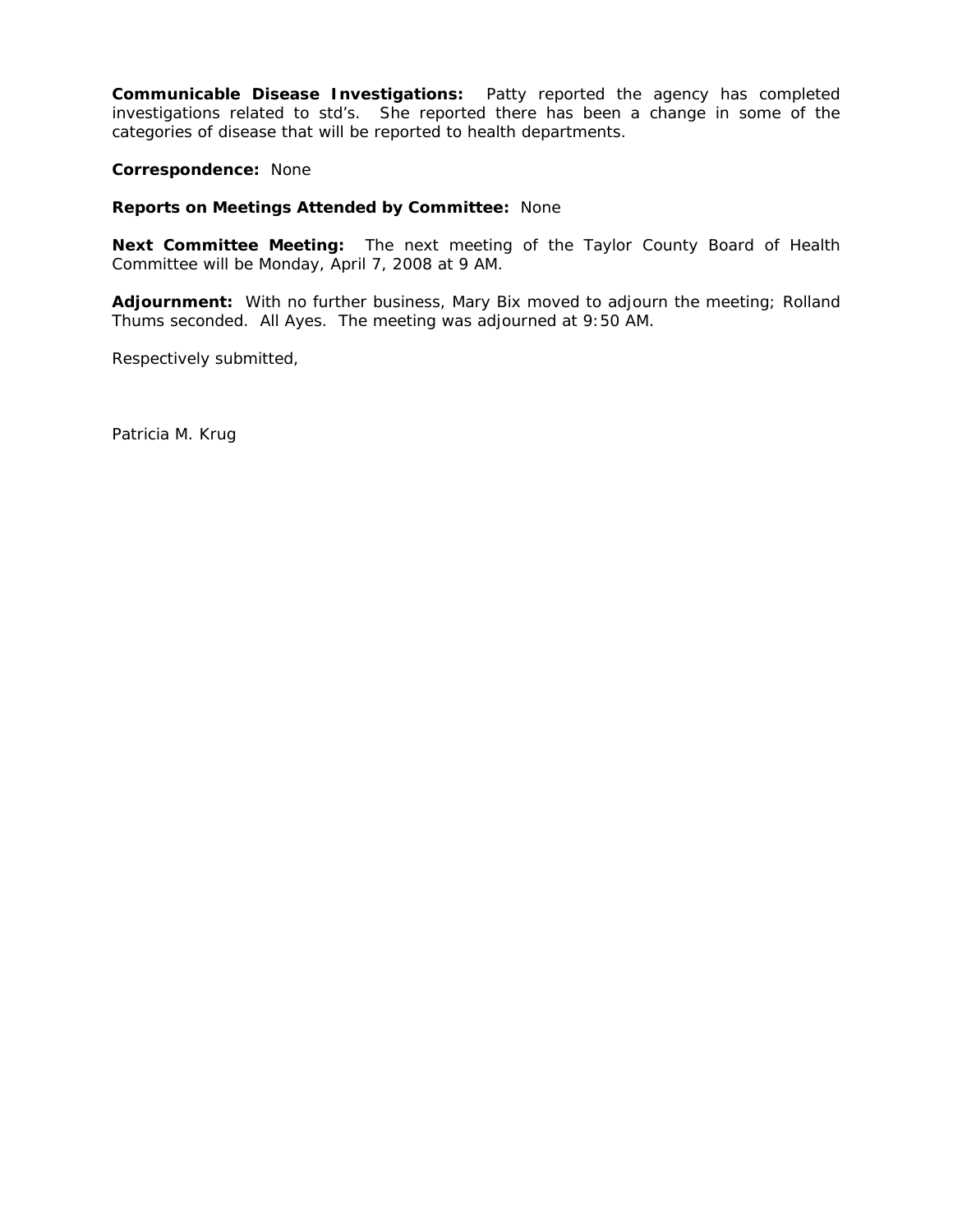February 11, 2008 Ground Floor Conference Room

**Call Meeting To Order:** Lester Lewis called the meeting to order at 9:03 am.

**Members Present:** Lester Lewis, Mary Bix, Dave Bizer, Dr. Meyer,Rollie Thums, Francis Soper, Regina Syryczuk and Pat Mertens **Members Absent:** None **Other Attendees:** Luke Klink, Michele Armbrust, Patty Krug

**Approve Minutes:** A motion was made by Mary Bix and seconded by Dr. Meyer to approve the minutes as mailed. Motion carried.

**Approve Agenda:** A motion was made by Mary Bix and seconded by Francis Soper to approve the agenda as posted. Motion carried.

**Monthly Bills**: A motion was made by Mary Bix and seconded by Dave Bizer to approve the bills as presented. Motion carried.

### **Public Health:**

Agent Status Program: Patty reviewed the DTCAP proposed legislation that was mailed. Tony has been busy with testing wells for our DNR contract and we have worked with a facility that has a swimming pool to assure maintenance of the pool to the meet state code.

The CHIP meeting will be this week on Thursday if any committee members are interested in attending.

The next item on the agenda was the proposed Tobacco Free Grounds ordinance. Mary Bix gave an update from the buildings and grounds committee meeting. Discussion ensued in reference to the ordinance. A motion was made by Rolland Thums and seconded by Mary Bix to amend the proposed ordinance to tobacco free county facilities, specific entrances at a minimum of 25 feet from the designated county facilities for use of tobacco products and to forward the ordinance to corporation counsel for review to be brought forward to the March 11<sup>th</sup> county board session. Motion approved.

Michele updated the committee on her school nursing activities this past month. Patty updated the committee on the attendance of Michele Armbrust and Debbie Berends to the National Emergency Preparedness Conference in Atlanta Georgia next month utilizing grant funding, 2007 grant review scheduled for next week, school immunization law changes for next school year requiring school based clinics in the spring, draft antiviral distribution plans, Dr. Falkenberg has agreed to be the agency medical director, pandemic planning required exercise to be completed by July 31, northern region office update document, purchase of antennae for HAM radio operators for high frequency, and sheriff department vehicle video recorder.

Patty reported that she has been asked to participate on the interview committee for University of Wisconsin-Eau Claire Environmental Public Health Program professor and on the Northern Region Office workgroup related to developing a workplan for identified needs for local health departments by a survey.

**Review of Human Health Hazard Investigations:** Patty reported on the current open cases.

**Communicable Disease Investigations:** Patty reported the agency has completed investigations related to hepatitis C and std's.

**Correspondence:** None

**Reports on Meetings Attended by Committee:** None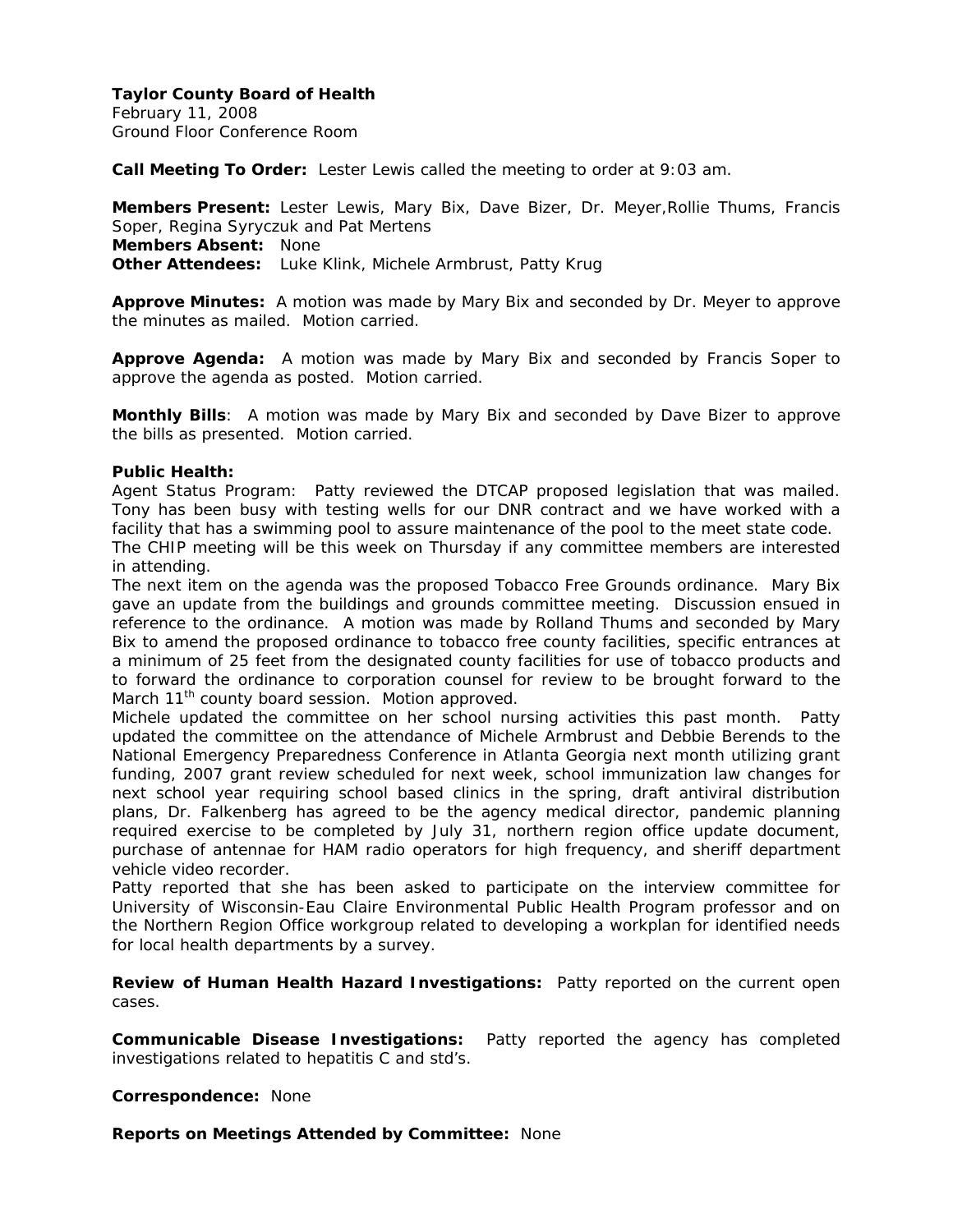**Next Committee Meeting:** The next meeting of the Taylor County Board of Health Committee will be Monday, March 10, 2008 at 9 AM.

**Adjournment:** With no further business, Mary Bix moved to adjourn the meeting; Dave Bizer seconded. All Ayes. The meeting was adjourned at 9:56 AM.

Respectively submitted,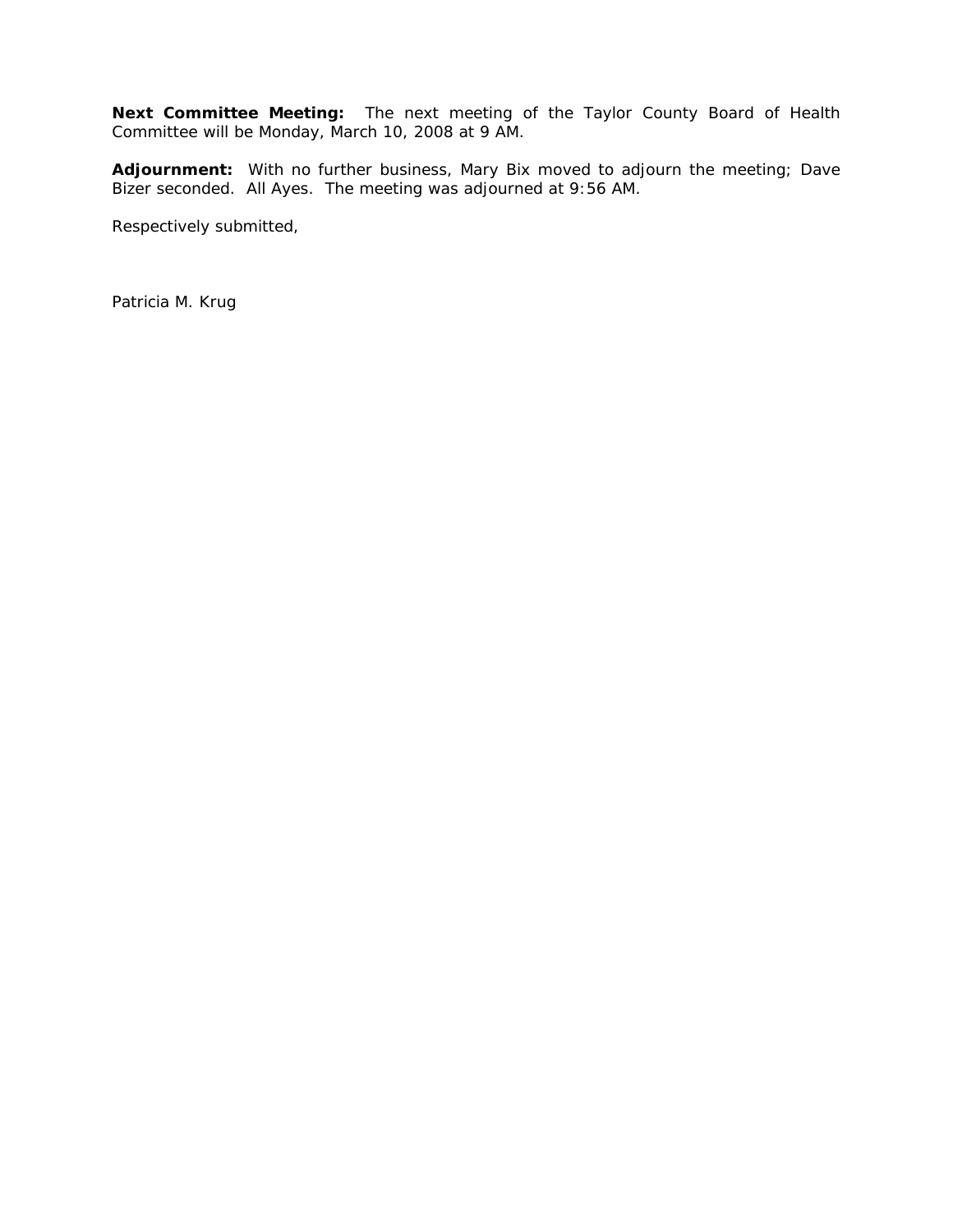January 14, 2008 Ground Floor Conference Room

**Call Meeting To Order:** Lester Lewis called the meeting to order at 9:03 am.

**Members Present:** Lester Lewis, Mary Bix, Dave Bizer, Dr. Meyer,Rollie Thums, Francis Soper, Regina Syryczuk and Pat Mertens **Members Absent:** None **Other Attendees:** Luke Klink, Michele Armbrust, Patty Krug

**Approve Minutes:** A motion was made by Mary Bix and seconded by Pat Mertens to approve the minutes as mailed. Motion carried.

**Approve Agenda:** A motion was made by Mary Bix and seconded by Francis Soper to approve the agenda as posted. Motion carried.

**Monthly Bills:** A motion was made by Mary Bix and seconded by Pat Mertens to approve the bills as presented. Motion carried.

### **Public Health:**

Agent Status Program: Patty reviewed with the committee that our agency has noted a decrease in the number of critical violations during our licensing inspections from the previous year. Tony Fraundorf has continued with inspections and we have had several new facilities and change in ownership that need to be licensed. Patty shared with the committee the latest letter regarding Department of Health and Family Services proposal for increase in fees. She shared with the committee Representative Williams had requested additional information for hearings scheduled in Madison for proposed DTCAP increase in fees.

Patty presented the 2008 contracts for the environmental health specialist and registered dietician. The contracts have the wage increase as recommended in 2007 per the committee motion. A motion was made by Mary Bix and seconded by Pat Mertens to approve the contracts as presented for these positions. Motion carried.

Patty presented to the committee the pages for the board of health manual that were updated per committee recommendations. Patty handed out the official copies of the 2007 Wisconsin County Health Rankings and she updated the committee on the Community Health Plan, meeting dates and areas reviewed at the last meeting.

The next item reviewed was the proposed Tobacco Free Ordinance. The committee discussed the issue. After much discussion, a motion was made by Dr. Meyer and seconded by Pat Mertens to add language to Section 5. Violation-Penalty-Enforcement and to add Buildings and Grounds Committee and forward this ordinance to the Buildings and Grounds Committee. Motion carried.

Patty handed out the NALBOH newsletter and noted the national conference will be held in Madison this year and encouraged members to attend. She provided information on the impact of the cigarette tax document from the state, and the Northern Regional Office Update.

Michele updated the committee on school nursing activities. Patty updated the committee on the cribs for kids program, employee wellness activities, the BC/BS grant application, 2007 grant goals documentation, reviewing 2008 grant goals, the Beyond Lip Service grant, and Cindy Neumann assisting at Human Services with billing issues.

**Review of Human Health Hazard Investigations:** Patty reported on the current open cases and the Joe Stokosa property court ruling.

**Communicable Disease Investigations:** Patty reported hepatitis C, lyme's, pertussis, and enteric diseases were investigated this past month.